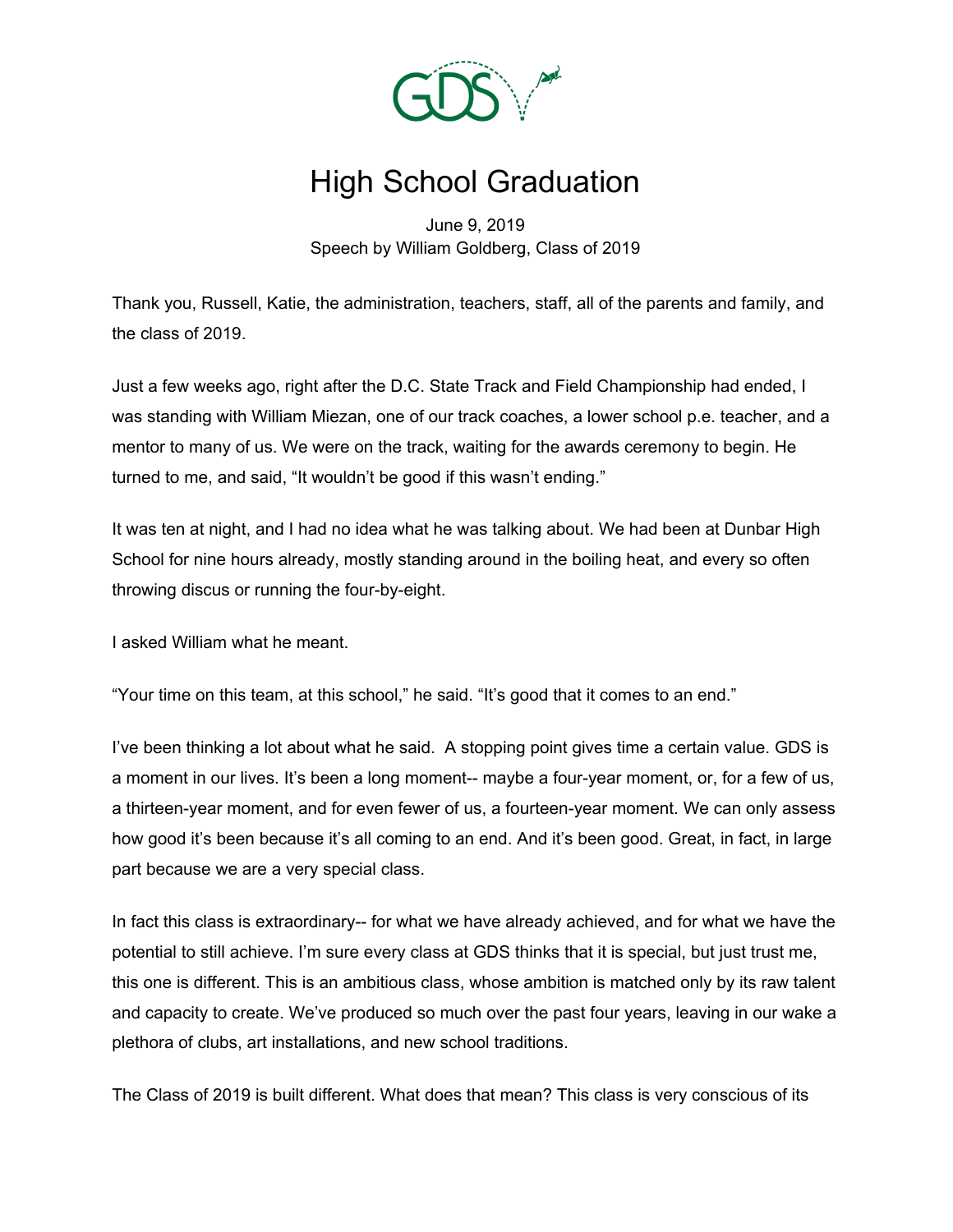legacy, which made us sure to leave a mark that would last. But while many of our accomplishments at Georgetown Day School were personal -- such as the person who hit a grand slam in the final at-bat of his high school career -- we are not technically self-made. We are community-made. An acute awareness of this, shared by most members of the Class of 2019, is what makes this class so special.

What do I mean by "community-made"? For starters, it's the opposite of "self-made." Last year, in Sue Ikenberry's American History class, we learned about Horatio Alger who, during the Gilded Age, created a new genre of "rags-to-riches" literature in which boys from humble beginnings reached the middle class through honesty, perseverance, and sheer willpower.

With no help from anyone else, just their wits and strong morals, they grasped success. Of course, we dissected and examined Horatio Alger with scalpels and microscopes, like we did any writer studied at GDS. Thinking about it, I hope I'm never studied here. GDS students can be brutal.

We certainly respect people who make the most of themselves through grit and determination. We see that at GDS in our musicals and softball championships. We see that in students who memorize Shakespeare and who help senior citizens learn how to use technology. Cardboard Club took literal trash and turned it into, well, honestly I have no idea what Cardboard Club did all those years. But they were doing something.

Bootstrap ideology definitely has its place. But I think there's something nobler: Acknowledging the role that other people, and institutions, play in shaping us.

Every one of us had help to achieve the things we've achieved. A lot of it. None of us can, or should, call ourselves self-made. We shouldn't even want to invite that label. We accomplish what we do because there is a community of people behind us lifting us up. Which math teacher met with you after school the day before your stats quiz? *(Juan)* Which of your friends shared their Constitutional law study guide the day before the test? *(Shira)* Who are the people that ensured we would be here in the Lisner Auditorium today? That list gets long, quickly. Who in your life has enriched you by creating a community and having you be a part of it?

No one's successes exist in a vacuum. Everyone gets inspiration, help, or opportunity from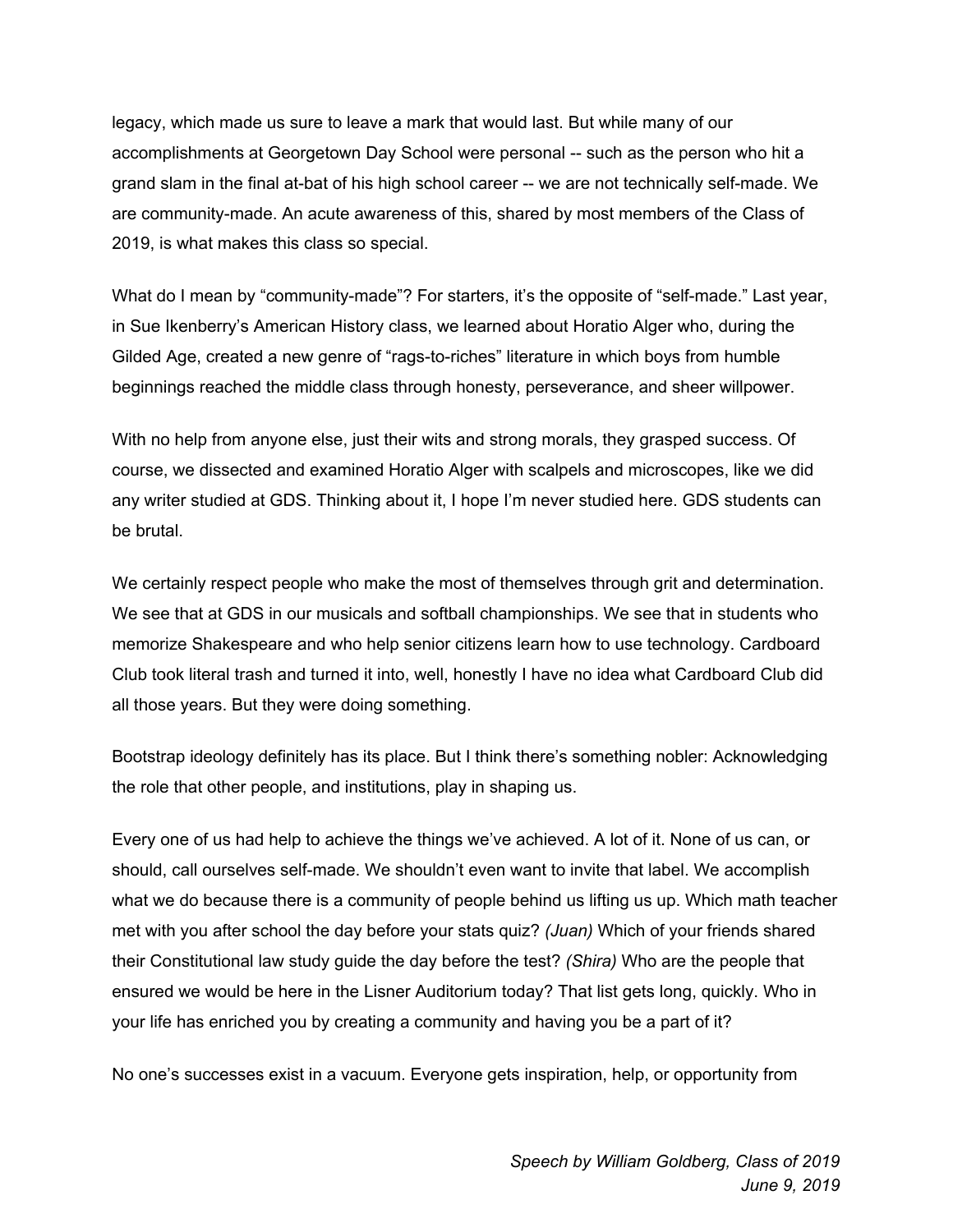someone. So why is it important to actively identify as "community-made?" Seeing ourselves as products of community has allowed and urged us to build communities of our own and provide community to others. Like with Allan Ebert, who has organized a school-wide March Madness bracket betting pool the past four years. Yeah, he's a bookie. All grades are invited to join-- with usually around one hundred participants, and a ten dollar buy-in, the stakes are high, though I'm fairly sure Allan skims a few dollars off the prize pool every year; the money never adds up. What the competition does is bring people together, by giving the school a common goal, for a month, and common stories, forever. Or Ransom Miller, who always invites GDS students to join him in his family's charity event, Project Giveback, every year around Thanksgiving, where we put together thousands of meal boxes to be delivered around the city to those in need. Bringing together the two communities--Project Giveback and GDS-- brings together the communities that are important to Ransom. Some of us have been running communities that are so intense that they are practically cults. Like Nina and Lucy are the heads of the Fata Morgana cult. People don't know this, but every year they sacrifice a freshman in Dance 1 before the first performance. And what is the jazz program other than a weird cult of personality centered on Brad? And Zach.

These are people who see the whole of their communities. As a class, we've learned to embrace the people and institutions who shape us. Each of us, in our own unique ways, have very tangibly expanded, changed, and evolved the GDS community. The scholar Ibram X. Kendi recently wrote that, "We can't be community-made if we are not making the community." He wrote that in a certain magazine I'm required to read constantly.

The GDS experience is so unique because while the school changes the students, the students change the school. We made this community, and the community made us. To build, and to be built.

William Miezan was correct. It is good that our time at GDS is ending. It is good to go to college, to join new communities, to find new people. But while our time at GDS is ending, the community we've made goes on. The community we take with us, the community we leave for future students --these communities are not ending. The best piece of advice I've ever received, except for all the pearls of wisdom from my dad that you might be enlightened with in a few short minutes, my favorite advice is to invest in the relationships that add meaning to your life. It's those relationships that have turned us into the community-built high school graduates we